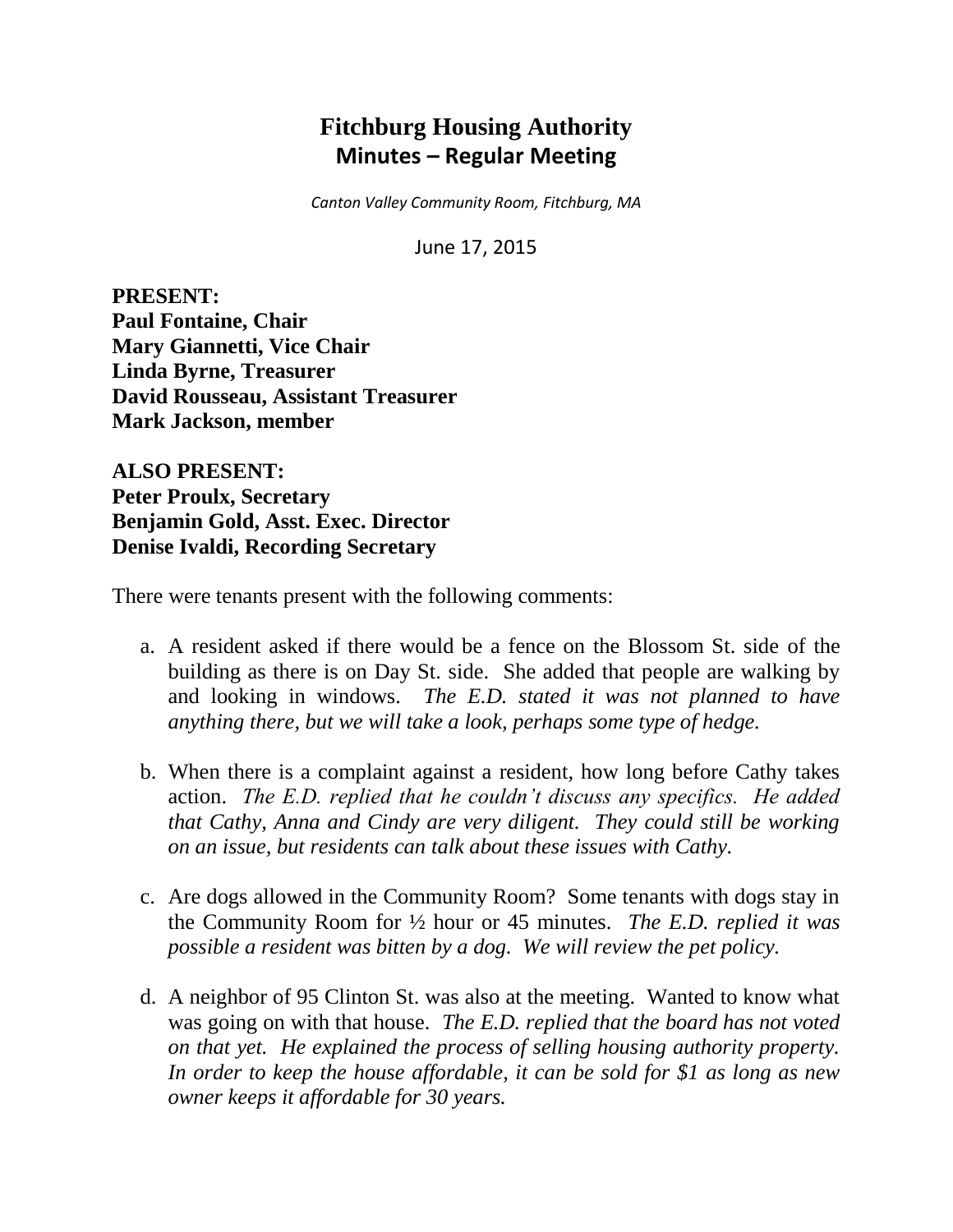The neighbor added that people go through the property, there is a high wall with no fence which is dangerous. *The E.D. replied he was not aware of this, will look at the property again. The Chair added that he is an advocate of selling property, unfortunately we have to go through local laws and it takes time.*

1. The Chair asked for a roll call and declared a quorum present; the meeting was called to order at 8:40 a.m.

2. Linda Byrne made a motion to accept the minutes of the May 20, 2015 meeting, as well as the minutes of the April 15<sup>th</sup> Executive Session. David Rousseau seconded the motion; all in favor; the motion passed unanimously.

- 3. The Executive Director Report:
	- a. Smoking policies The board approved the new policy at the July meeting (different for each elderly complex). We have one last resident meeting to schedule.
	- b. No added notes for Leominster, Lunenburg and Sterling.
- 4. Financial Report:
	- a. Page F3 Line 2806: Reserves are at 14%, last year they climbed to 20%. DHCD finally approved the 2015 budget; reserves will now go back to 20%.
	- b. Page F4 Very good in a number of areas. Rents were budgeted at \$242.71 per unit/per month; actual was \$253.75.

Utilities – Still in negative from winter, but improving.

Maintenance - \$11,000 overspending (overtime).

Materials/subcontractors – Being monitored by the Assistant E.D. and Director of Facilities.

Everything else looking better.

Motion made by Linda Byrne to accept the financials. Seconded by Mary Giannetti, all were in favor.

### 5. Facilities Report:

- a. Section 5 Total work orders for May were mainly for Green Acres due to the annual inspections; the numbers should go down.
- b. The Daniels Heights roof replacement is almost complete.
- c. Locks/cameras project We are awaiting DHCD final review before going out for bids.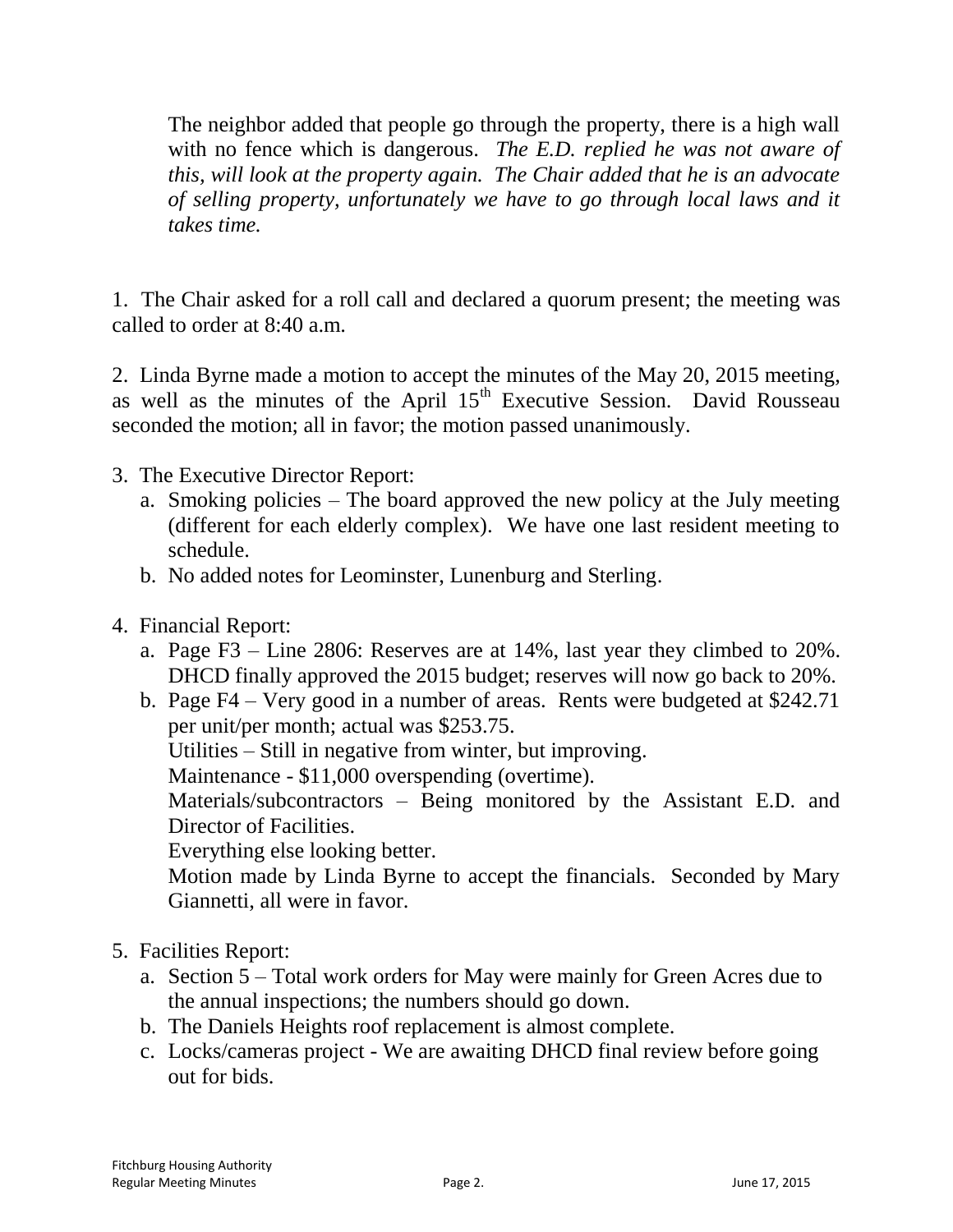The Chair asked if the board was able to go up on the roof to take a look, once the Daniels Heights roof project is completed. The E.D. said yes. The Chair also asked if the number of work orders at Green Acres was due to some units being worse off than others. The A.E.D. replied yes, definitely.

- 6. State Housing Report:
	- a. We have 894 active applications (of which 19 are for elderly).
	- b. We had ten (10) new lease-ups for May.
	- c. Occupancy April was at 92.13%; slipped a little to 90.82% for May. Units that had waivers for modernization are now coming back on-line.
	- d. Third floor of Wallace we are currently working with Summit (10 apartments with one being an office for Summit).

Mark Jackson asked if the 894 applicants were Fitchburg residents. The E.D. noted that applicants can be from everywhere. The State is working on a centralized waiting list; hopefully up and running by fall. The number of applicants will go into the thousands.

Linda Byrne asked when someone gets notice that they will be getting housing and they have to give a 30 day notice where they are currently living, do we give them time to meet the requirements. The E.D. replied that we try to work with them the best we can.

Mary Giannetti asked what the percentage of fines to residents (for each complex) was for damages. The E.D. replied that the highest % would be at Green Acres.

The Chair asked about rent revisions. The E.D. stated that an annual recertification was done for each complex. However, addendums were done during the year for changes in income, etc.

7. Section 8 Report:

The E.D. stated that a number of vouchers had been rescinded (clients moved on) or we took back (non-payment, etc). We will be having a briefing (pull names) to re-issue those vouchers.

### 8. New Business:

The following resolutions were presented by the Chair:

The E.D. noted that the first resolution is approval of the Section 8 Administrative Plan, which reflects HUD changes. The last approval was one and a half years ago.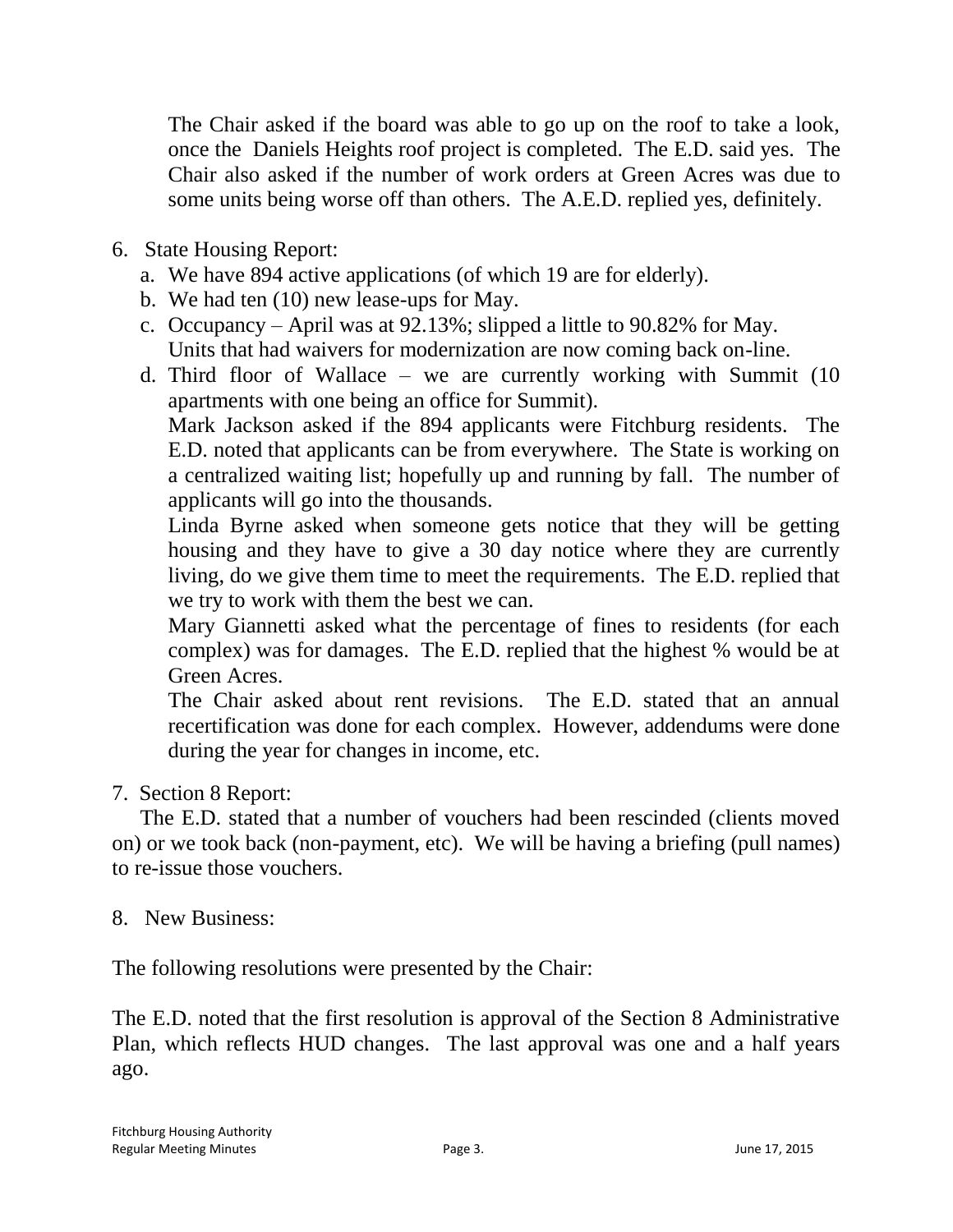### RESOLUTION AUTHORIZING THE ACCEPTANCE OF THE FITCHBURG HOUSING ADMINISTRATIVE PLAN

#### RESOLUTION 2015-06-01

- WHEREAS: The Fitchburg Housing Authority is required by HUD to submit an updated administrative plan. The purpose of the administrative plan is to establish policies for carrying out the programs in a manner consistent with HUD requirements and local goals and objectives contained in the PHA's agency plan. This administrative plan is a supporting document to the PHA agency plan, and is available for public review as required by CFR 24 Part 903.
- WHEREAS: The Fitchburg Housing Authority must submit a completed Administration Plan to HUD in June 2015.
- WHEREAS: The Authority is currently administering the Section 8 HCV Program Tenant Protected Vouchers and Project Based and
- WHEREAS: The Director of Leased Housing and the Executive Director reviewed and approved the administrative plan.

NOW THEREFORE BE IT RESOLVED,

That the Fitchburg Housing Authority adopt the 2015 Administration Plan for the HUD Section 8 HCV Program.

### FURTHER RESOLVED,

This vote shall further authorize the Executive Director to forward the Administrative Plan to the HUD office and offer for public view.

- RESOLVED, Motion made by Linda Byrne to adopt the 2015 Administration Plan for the HUD Section 8 HCV Program.
- SECONDED, David Rousseau seconded the motion and the motion was passed by a unanimous vote.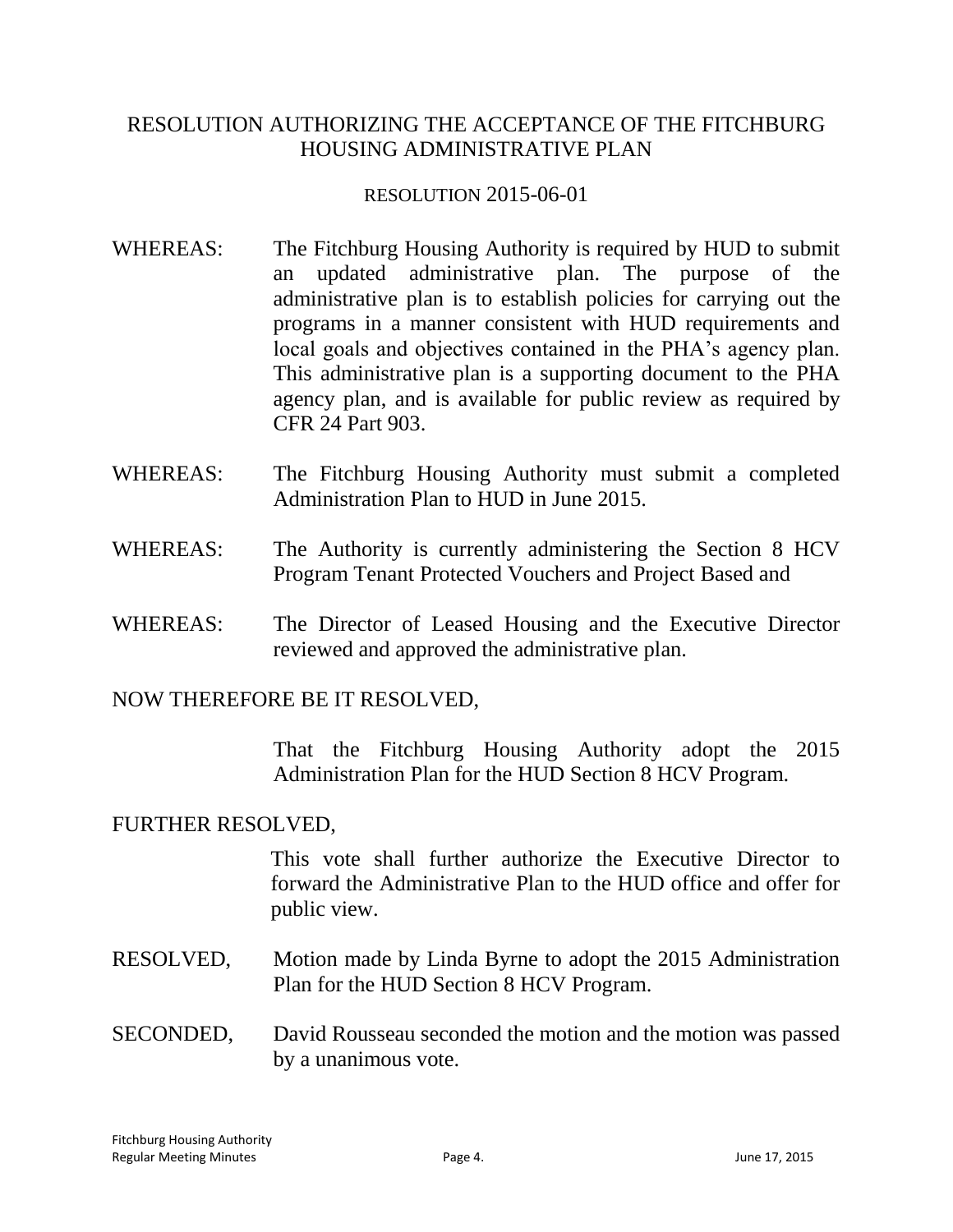There was some discussion on the following resolution. The E.D. noted that this was for uncollectables/doubtfuls; residents doing a midnight move, court charges. Cindy did an incredible job with uncollectables for previous residents for a total of \$90,000. The most recent write-off to remove as liability was done in 2013.

The Chair asked how it affected the housing authority with DHCD. The E.D. stated not much; we have to do it and most housing authorities do. He added that DHCD has to be shown we did everything possible to get the money back; then they adjust our subsidy.

Mark Jackson asked if it affects future services for these individuals. The E.D. replied yes, as it is reported to the Credit Bureau. They cannot get housed through any housing authority; possibly, if they paid the money owed previously they may. Linda Byrne asked if these individuals should have been evicted. The E.D. replied some may have been in the process of eviction.

# RESOLUTION TO WRITE-OFF UNRECOVERABLE DEBTS

# Resolution 2015-06-02

- Whereas: A number of tenants of the Fitchburg Housing Authority have vacated while owing rent and,
- Whereas: Those persons vacating owed \$90,174.00 as of March 31, 2015 (*see attached list*) and,
- Whereas: The Fitchburg Housing Authority staff has made every reasonable effort to collect said vacated amounts without success,

NOW THEREFORE BE IT RESOLVED,

That the Fitchburg Housing Authority officially write-off \$90,174.00 as uncollectible debts.

- RESOLVED, Motion made by Linda Byrne to write off \$90,174.00 as uncollectible debts.
- SECONDED, Mary Giannetti seconded the motion, and the motion was passed by a unanimous vote.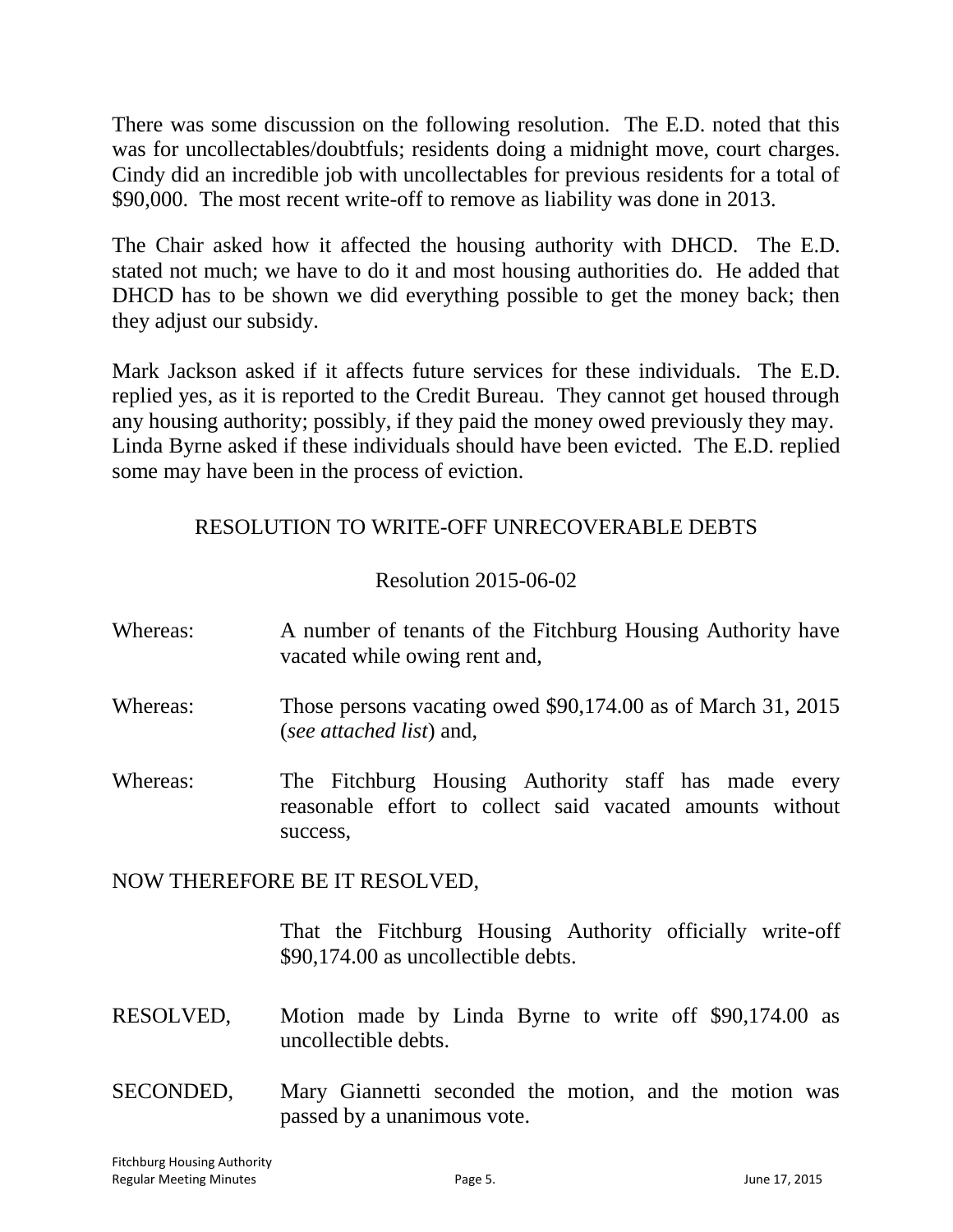Discussion on the following resolution. The E.D. noted that last year's contract had expired July  $1<sup>st</sup>$  but money was exhausted. Bids are due at 2:00 p.m. this afternoon.

Mary Giannetti said her only concern with the lower bidder was if they weren't familiar with the units. Mark Jackson asked if we use local contractors. The E.D. replied yes, we encourage local, but get bids from outside as well. The Chair added that DHCD says we must use the low bid; so we have to go with that. There was further discussion on local versus out of area contractors. The E.D. added that if the low bidder does not meet the criteria, the contract is not signed; it would go out to bid again.

# RESOLUTION AUTHORIZING THE ACCEPTANCE OF THE LOWEST BID FOR INTERIOR PAINTING OF VACANT STATE FUNDED APARTMENTS

# Contract FHAVUP2015

### Resolution 2015-06-03

- WHEREAS: The Fitchburg Housing Authority has advertised for bids for interior painting of vacant state funded apartments, and
- WHEREAS: The bids will be received until 2:00 p.m., Wednesday, June 17, 2014 *(the afternoon of the board meeting).*

#### NOW THEREFORE BE IT RESOLVED,

That the Fitchburg Housing Authority Board of Directors approve the lowest qualified bidder, with an estimated cost of \$80,000.00, subject to a reference check, and authorizes the Chair or the Executive Director to sign said contract and/or any other documents necessary to complete the work.

This approval is pending the favorable recommendation by DHCD.

RESOLVED, Motion made by David Rousseau to award the bid for interior painting of vacant state funded apartments to the lowest qualified bidder, not to exceed \$80,000.00, and to authorize the signing of the contract, and/or any other documents necessary to complete the work, by the Chair or Executive Director.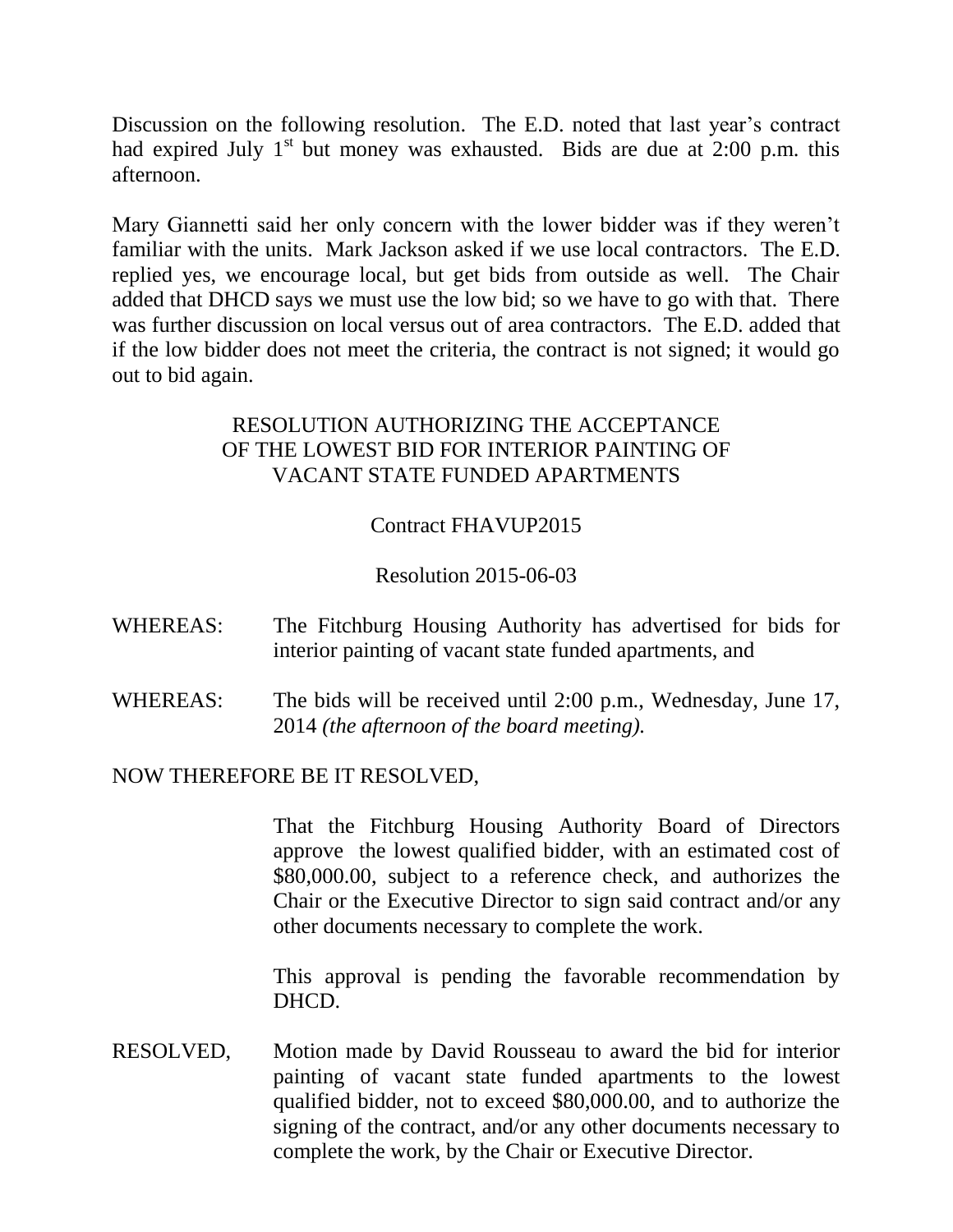Fitchburg Housing Authority Regular Meeting Minutes and the Communication of Page 6. The Communication of the Minutes of the Page 17, 2015 SECONDED, Linda Byrne seconded the motion, and the motion was passed by a unanimous vote.

David Rousseau asked about a resolution from last month for HQS Inspections and what the difference in costs were. The E.D. stated that it was previously \$60.00 per inspection; now it is down to \$40.00. David was unclear; HQS is for Section 8 only; LHA does the state units. He wondered if we could do the same for painting. The E.D. replied no.

There was some discussion on the following resolution, the Air Conditioning policy. Linda Byrne asked what the update was. The E.D. stated that the current policy was 15 years old. The A.E.D. streamlined it; making it safer for residents. State residents do not pay electric or a fee. FHA determines when air conditioners can go in and when they should be removed.

The key changes are that previously the housing authority gave names of contractors who were able to install the air conditioners. We will now only provide the name of an insured/qualified contractor if a resident asks. At Green Acres, we ask the residents to use brackets.

It was pointed out that the policy states "Allencrest" and should be "Green Acres. The Chair asked for a motion to approve the resolution as amended.

# RESOLUTION TO UPDATE THE AIR CONDITIONING POLICY

Resolution 2015-06-04

Whereas: The Fitchburg Housing Authority has the need to update the existing air conditioning policy.

### NOW THEREFORE BE IT RESOLVED,

That the Fitchburg Housing Authority Board of Commissioners approve the revised air conditioning policy to be effective immediately *(see attached proposed changes).*

RESOLVED, Motion made by Linda Byrne to approve the revised air conditioning policy effective immediately.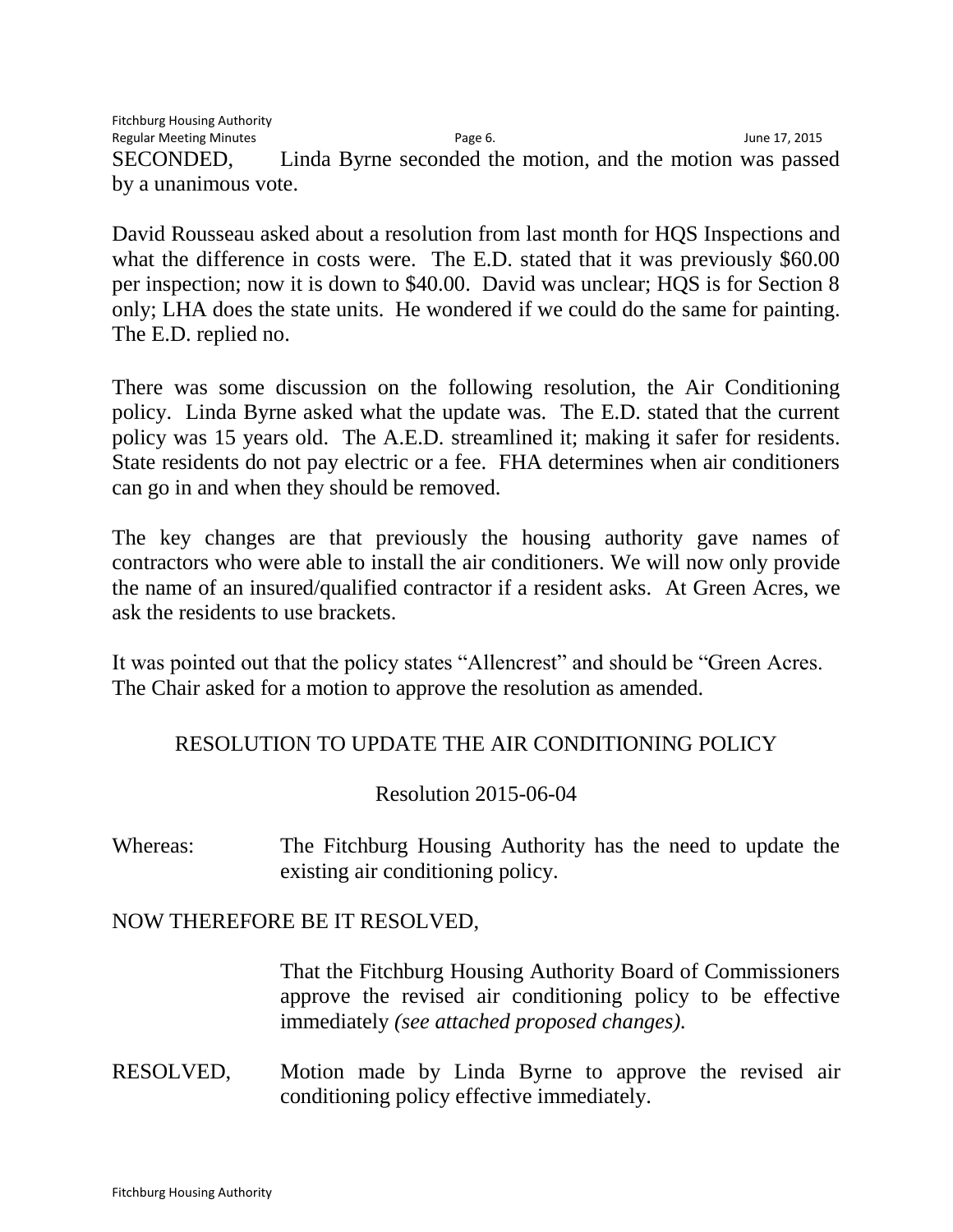SECONDED, Mark Jackson seconded the motion, and the motion was passed by a unanimous vote.

Linda Byrne asked if there was a funding mechanism for some that cannot afford; adding that some units are tiny, very hot. The E.D. replied no, we would then be responsible to install all the units. Linda also asked if residents could use funds they raised. The E.D. replied yes, through charitable organizations. He added that the community room is always available; it has air conditioning. Residents with medical issues could apply for a Reasonable Accommodation.

The Chair asked if we could post the new policy. The E.D. replied that we plan on sending a copy of the policy to all residents.

DHCD requires a yearly review of the Reasonable Accommodation policy; Anna revised it and the following resolution was presented to the board.

Mary Giannetti asked if there were any major changes. The E.D. replied that previously residents had to fill out a form. Now, if a resident talks to an employee, we can follow through on that verbal discussion (starting the process). Linda Byrne asked who our Reasonable Accommodation person was. The E.D. replied Anna, with himself giving the final approval.

# RESOLUTION TO UPDATE THE REASONABLE ACCOMMODATION POLICY

#### Resolution 2015-06-05

Whereas: The Fitchburg Housing Authority has the need to update the existing reasonable accommodation policy.

#### NOW THEREFORE BE IT RESOLVED,

That the Fitchburg Housing Authority Board of Commissioners approve the revised reasonable accommodation policy to be effective immediately *(see attached proposed changes).*

- RESOLVED, Motion made by Mary Giannetti to approve the revised motor vehicle policy effective immediately.
- SECONDED, Linda Byrne seconded the motion, and the motion was passed by a unanimous vote.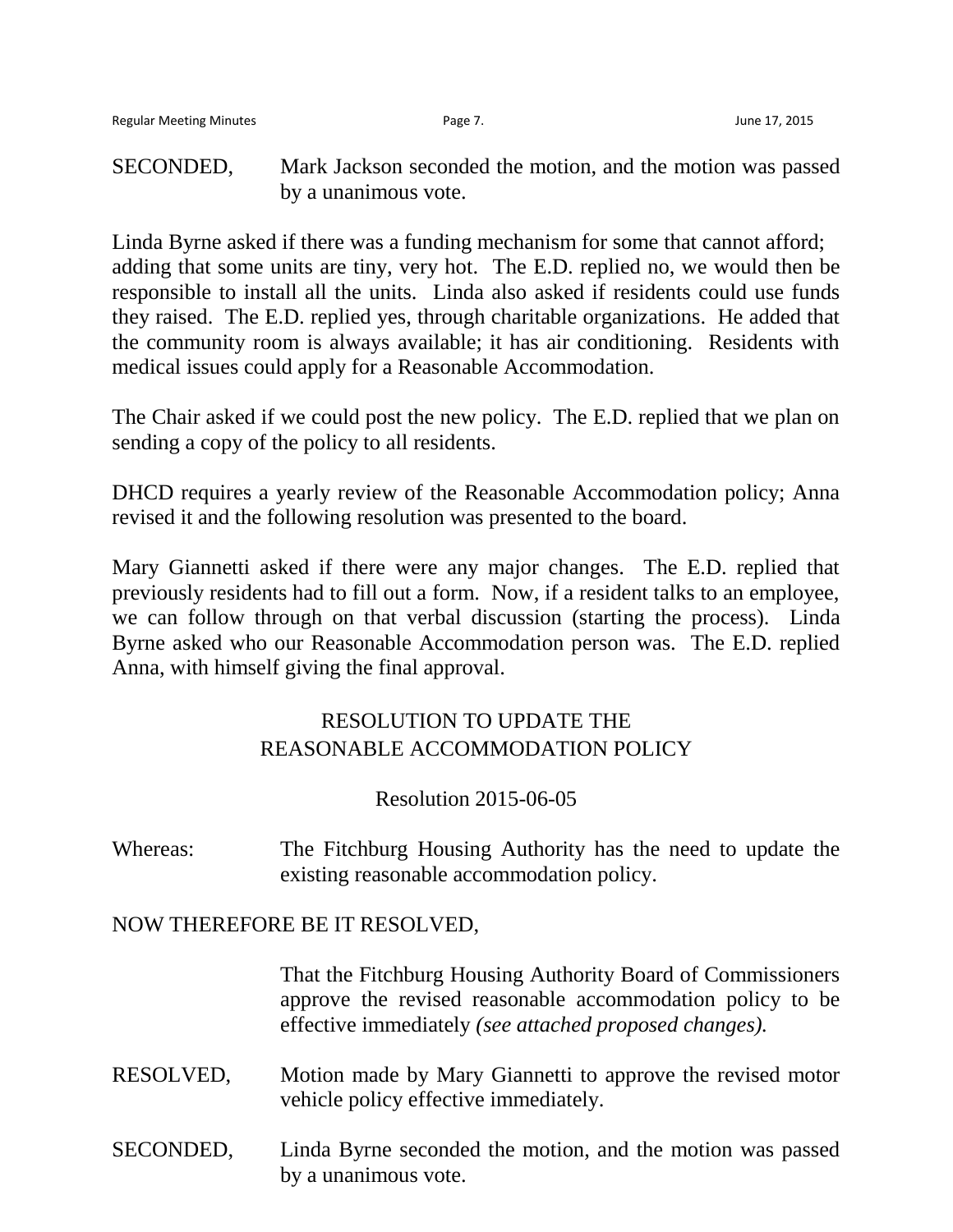Fitchburg Housing Authority Regular Meeting Minutes and the Cause of the Page 8. The Page 8. Second 17, 2015 David Rousseau asked if more information on on-going issues could be included in the Executive Director's Report. The E.D. replied sure (on E.D. report or old business); will make new business, old business the following month.

David Rousseau asked if the E.D. had met with the police chief. The E.D. said he, Cindy, Anna, Janel and Cathy met with him; he is willing to work with us. The police chief will also invite the housing authority to community meetings. David Rousseau asked if we would have more police presence at Day St. with Sgt Jackson on-board. He also asked if the different shifts know to come through the complex and sit for a time. Sgt Jackson replied that the  $2<sup>nd</sup>$  shift (3-11 p.m.) is the busiest shift with calls, etc.

David Rousseau asked if the police had keys to the different buildings. The E.D. replied that the boxes are for the fire department only. We are working with the police chief for all police officers to have access to our buildings.

The Chair asked the E.D. if he could come up with a list of FHA property that needs a board vote. The E.D. replied he will bring a list to the next meeting. He added that he received an okay Monday from DHCD to sell the Prospect St. property and vacant 701's.

Mark Jackson informed the board that he is either on vacation or personal time when he attends a board meeting; he is not on duty.

Motion to adjourn the meeting at 9:45 a.m. was made by Linda Byrne. David Rousseau seconded; all were in favor.